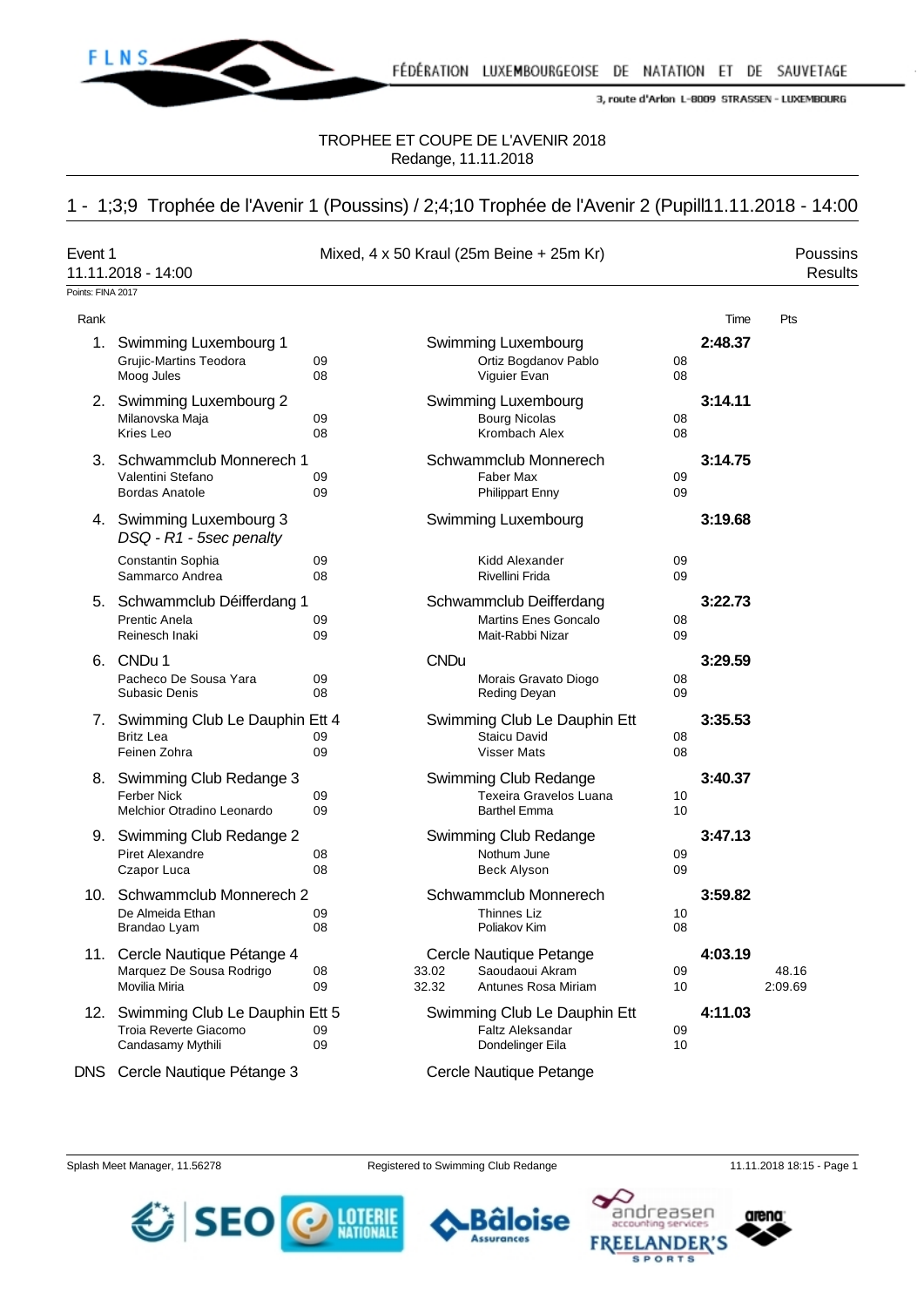

#### TROPHEE ET COUPE DE L'AVENIR 2018 Redange, 11.11.2018

|                              | EXH Schwammclub Monnerech 3                                         |          |                               | Schwammclub Monnerech                                                       |          | 4:05.67 |                     |
|------------------------------|---------------------------------------------------------------------|----------|-------------------------------|-----------------------------------------------------------------------------|----------|---------|---------------------|
|                              | Ruiz Aguilar Francisco<br>Huckle William                            | 09<br>08 | 37.58<br>20.78                | <b>Bernard Alessandro</b><br>Rabeau Victor                                  | 09<br>09 |         | 20.54<br>2:46.77    |
| Event 2<br>Points: FINA 2017 | 11.11.2018 - 14:10                                                  |          |                               | Mixed, 4 x 50 Rü. (25 ohne Brett + 25 Rü.)                                  |          |         | Pupilles<br>Results |
| Rank                         |                                                                     |          |                               |                                                                             |          | Time    | Pts                 |
| 1.                           | Schwammclub Monnerech 1<br><b>Calmes Nicolas</b><br>Petesch Lea     | 06<br>07 |                               | Schwammclub Monnerech<br>Reinesch Leeloo<br><b>Thill Gina</b>               | 07<br>07 | 2:44.19 |                     |
|                              | 2. Swimming Luxembourg 1<br>DSQ - R1 - 5sec penalty                 |          |                               | Swimming Luxembourg                                                         |          | 2:47.60 |                     |
|                              | Peusch Kevin<br>Moog Mathis                                         | 06<br>06 |                               | Han Mengjia<br><b>Rikkert Thijmen</b>                                       | 07<br>06 |         |                     |
|                              | 3. Swimming Club Le Dauphin Ett 1<br>Jaas Tom<br>Jaas Joe           | 06<br>06 | 32.18<br>49.81                | Swimming Club Le Dauphin Ett<br><b>Hollerich Tom</b><br><b>Bleses Joyce</b> | 06<br>08 | 2:56.09 | 41.56<br>52.54      |
|                              | 4. Swimming Luxembourg 2<br>Scholer Amelie<br><b>Fedoseev Anton</b> | 08<br>07 |                               | Swimming Luxembourg<br><b>Hric Nina</b><br>Weyland Philippe                 | 08<br>07 | 2:59.67 |                     |
|                              | 5. Swimming Club Redange 1<br>Schockmel Julien<br>Czapor Leon       | 06<br>06 | 29.47<br>49.24                | Swimming Club Redange<br>Haag Yanic<br>Elcheroth Niki                       | 07<br>07 | 3:01.74 | 47.18<br>55.85      |
| 6.                           | CNDu 1                                                              |          | <b>CNDu</b>                   |                                                                             |          | 3:04.36 |                     |
|                              | Lindmark Melo Maia<br><b>Chaussard Albert</b>                       | 07<br>07 |                               | Wester Ben<br><b>Wagner Caroline</b>                                        | 06<br>08 |         |                     |
|                              | 7. Swimming Luxembourg 3<br>Milanovski Stefan<br>Conter Anja        | 06<br>07 |                               | Swimming Luxembourg<br>Dusemon Paul<br>Olivero Francesca                    | 07<br>08 | 3:07.18 |                     |
|                              | 8. Schwammclub Monnerech 2<br>DSQ - D7 - 5sec penalty               |          |                               | Schwammclub Monnerech                                                       |          | 3:21.52 |                     |
|                              | Garbuglio Jaya Lavinia<br>Calmes Liz                                | 07<br>08 |                               | Sreenivasan Jaiden<br>Thinnes Lena                                          | 07<br>07 |         |                     |
| 9.                           | Cercle de Natation Wiltz 1<br>DSQ - 5sec penalty                    |          |                               | Cercle de Natation Wiltz                                                    |          | 3:24.22 |                     |
|                              | <b>Eschette Louis</b><br>Olinger Lilli                              | 07<br>09 | 33.60<br>52.86                | Schaeffer Dean<br><b>Wirth Neckel</b>                                       | 08<br>07 |         | 54.73<br>1:03.03    |
|                              | 10. Swimming Club Le Dauphin Ett 2<br>DSQ - 5sec penalty            |          |                               | Swimming Club Le Dauphin Ett                                                |          | 3:28.41 |                     |
|                              | <b>Albers Emely</b><br>Corbeel Bastian Ava                          | 08<br>07 | 26.62<br>25.22                | <b>Allin Rafael</b><br>Puetz Jonah                                          | 06<br>07 |         | 31.93<br>2:04.64    |
|                              | 11. CNDu 2<br>Reding Sevda<br>De Geer Eleonore                      | 07<br>08 | <b>CNDu</b><br>37.00<br>48.82 | Harger Allison<br>Antunes-Bourgeois Gabrielle                               | 08<br>08 | 3:30.69 | 45.35<br>1:19.52    |

Splash Meet Manager, 11.56278 **Registered to Swimming Club Redange** 11.11.2018 18:15 - Page 2



**Bâloise** 

**Assurances** 

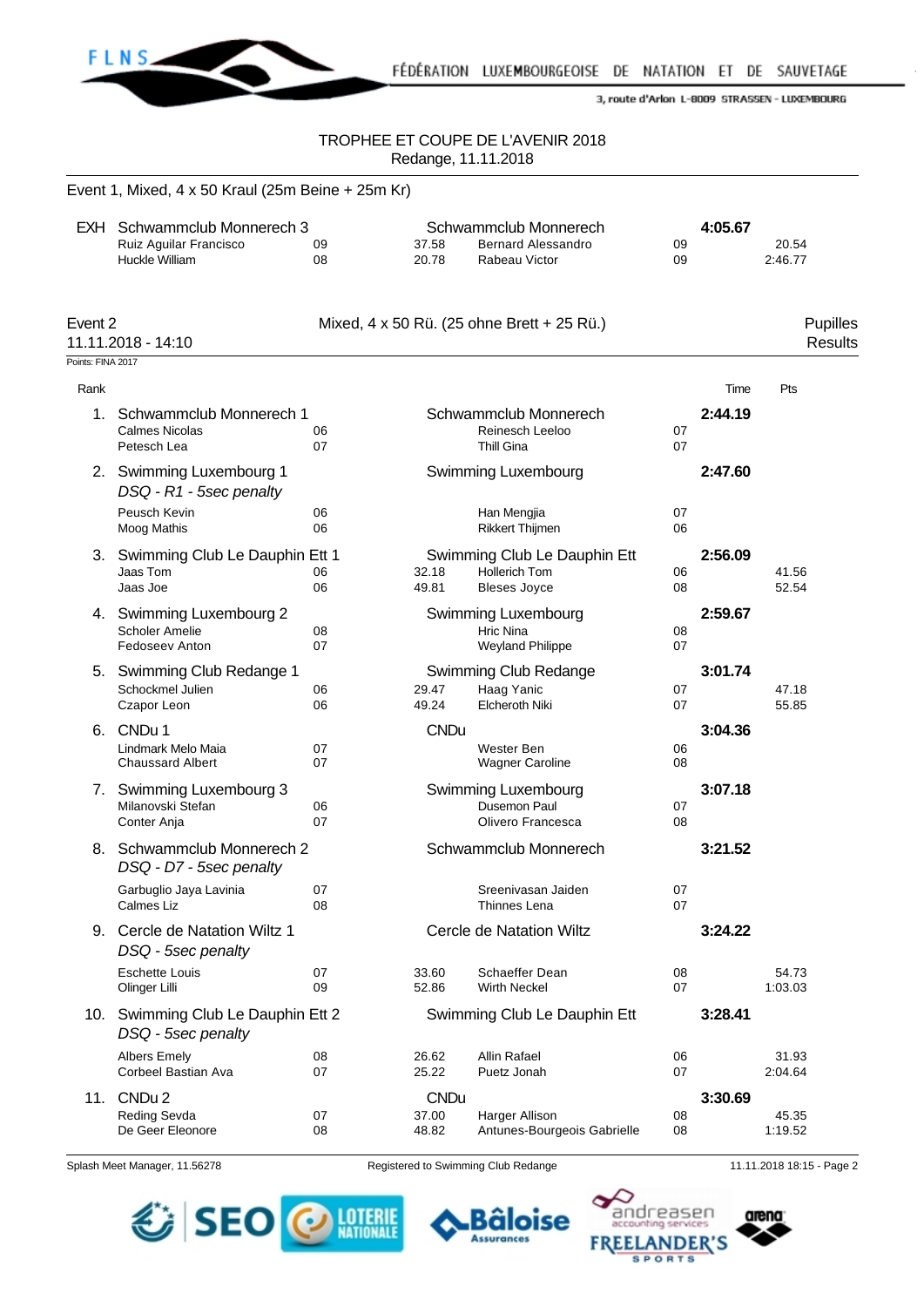

#### TROPHEE ET COUPE DE L'AVENIR 2018 Redange, 11.11.2018

#### Event 2, Mixed, 4 x 50 Rü. (25 ohne Brett + 25 Rü.), Pupilles

| Rank |                                                                  |          |                       |                                                                               |          | Time    | Pts              |
|------|------------------------------------------------------------------|----------|-----------------------|-------------------------------------------------------------------------------|----------|---------|------------------|
| 12.  | Schwammclub Monnerech 3<br>DSQ - 5sec penalty                    |          | Schwammclub Monnerech |                                                                               |          | 3:35.69 |                  |
|      | Dersan Demir<br><b>Fucci Margherita</b>                          | 06<br>07 | 44.38<br>22.93        | Conte Camilla<br>Rabeau Eliott                                                | 07<br>07 |         | 23.16<br>2:05.22 |
| 13.  | Swimming Club Le Dauphin Ett 3<br>Ghirelli Lynn<br>Kerschen Noah | 08<br>07 |                       | Swimming Club Le Dauphin Ett<br><b>Ludovicy Steve</b><br><b>Reiff Mathieu</b> | 07<br>07 | 3:36.62 |                  |
| 14.  | Cercle Nautique Pétange 1<br>Allar Maud<br>Szybowski Jakub       | 08<br>07 |                       | Cercle Nautique Petange<br>Skrijelj Kanita<br>Badziuk Fernandes Leonid Daniel | 07<br>06 | 3:55.44 |                  |
| 15.  | Cercle Nautique Pétange 2<br>DSQ - 5sec penalty                  |          |                       | Cercle Nautique Petange                                                       |          | 3:56.78 |                  |
|      | Avez Paule Audrey<br>Ribeiro Garcia David                        | 08<br>07 |                       | Rocha Santos Mauro<br>Movilia Alberto Gabriele                                | 06<br>06 |         |                  |

Event 3 The Poussins Communication of the Mixed, 4 x 25m Breaststroke Communication of Poussins

11.11.2018 - 14:20 Results

## Points: FINA 2017 Rank **Time Pts** 1. Swimming Luxembourg 1 Swimming Luxembourg **1:32.58** Grujic-Martins Teodora 09 46.53 Viguier Evan 08 46.05 Ortiz Bogdanov Pablo 2. Swimming Luxembourg 2 Swimming Luxembourg **1:37.47** Milanovska Maja 09 48.79 Moog Jules 08 48.68 Kries Leo 08 Bourg Nicolas 08 3. Schwammclub Monnerech 1 Schwammclub Monnerech **1:46.16**<br>Valentini Stefano 09 50.99 Faber Max Valentini Stefano 09 50.99 Faber Max 09 55.17 Bordas Anatole **09 Philippart Enny 09 Philippart Enny 09 D** 4. Schwammclub Déifferdang 1 Schwammclub Deifferdang **1:46.43** Prentic Anela 09 51.73 Mait-Rabbi Nizar 09 54.70 Reinesch Inaki 09 Fradet Maelle 09 5. Swimming Luxembourg 3 Swimming Luxembourg **1:49.97** Constantin Sophia 09 49.10 Kidd Alexander 09 1:00.87 Metzler Charles **08 Rivellini Frida** 09 **Rivellini Frida** 09 6. Swimming Club Le Dauphin Ett 4 Swimming Club Le Dauphin Ett **1:58.79** Feinen Zohra 09 56.96 Visser Mats 08 1:01.83 Longo Mara 7. Swimming Club Le Dauphin Ett 5 Swimming Club Le Dauphin Ett **2:00.17** Dondelinger Eila 10 1:07.98 Albersmeyer Neele 10 52.19 Candasamy Mythili **Candasamy Mythili** 09 **Candasamy Mythili** 09 **Candasamy Mythili** 09 **09** 8. CNDu 1 CNDu **2:04.46** *DSQ - R1 - 5sec penalty* Pacheco De Sousa Yara 09 1:03.58 Reding Deyan 09 1:00.88 Morais Gravato Diogo 08 Calmes Zbinden Chris 09

Splash Meet Manager, 11.56278 **Registered to Swimming Club Redange** 11.11.2018 18:15 - Page 3





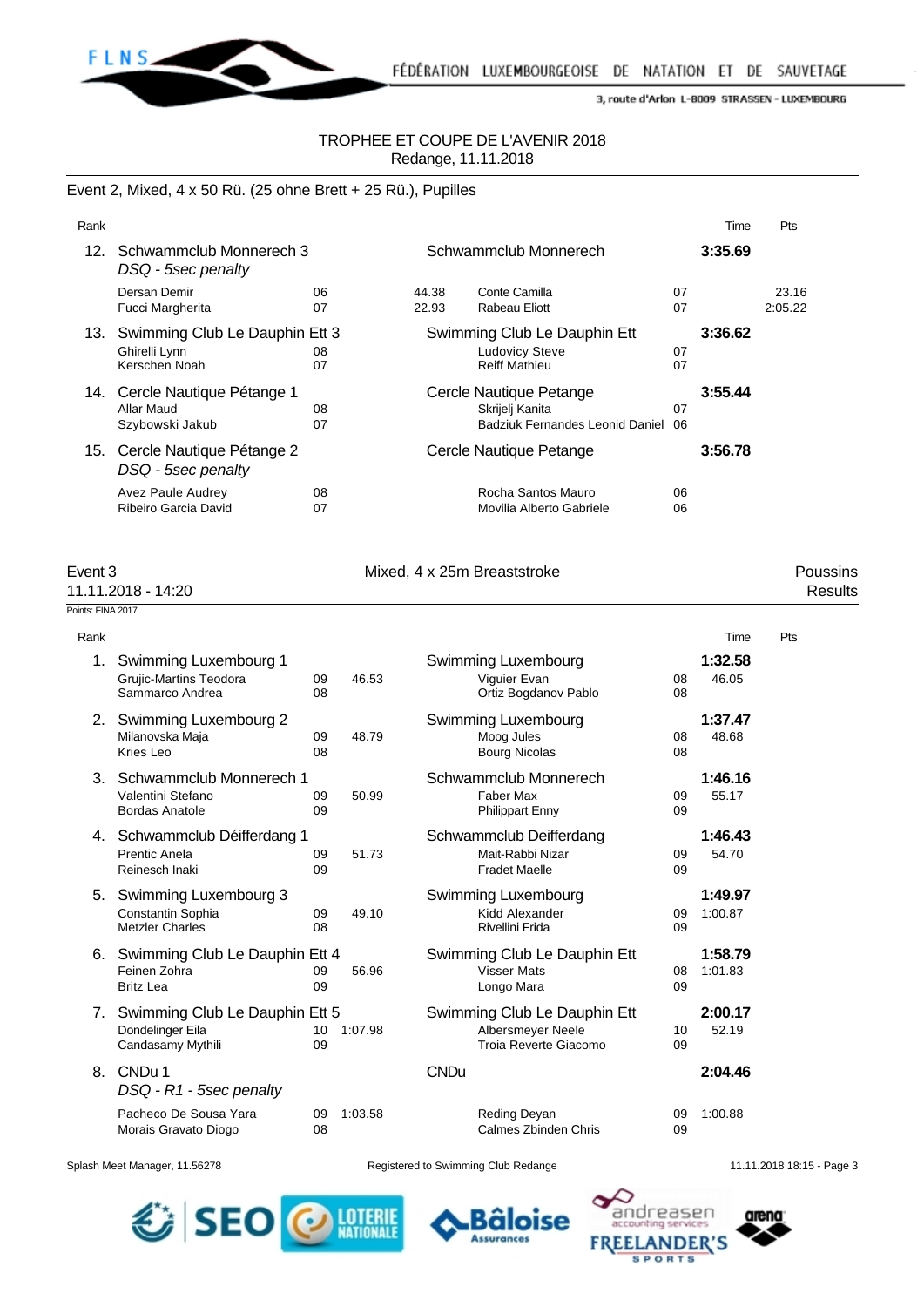

## TROPHEE ET COUPE DE L'AVENIR 2018 Redange, 11.11.2018

#### Event 3, Mixed, 4 x 25m Breaststroke, Poussins

| Rank       |                                                                         |          |         |                                                                            |          | Time               | Pts |
|------------|-------------------------------------------------------------------------|----------|---------|----------------------------------------------------------------------------|----------|--------------------|-----|
| 9.         | Swimming Club Redange 2<br><b>Piret Alexandre</b><br><b>Beck Alyson</b> | 08<br>09 | 1:03.17 | Swimming Club Redange<br>Nothum June<br>Seil Judie                         | 09<br>10 | 2:10.13<br>1:06.96 |     |
| 10.        | Swimming Club Redange 3<br><b>Ferber Nick</b><br>Smith Josephine        | 09<br>09 | 58.15   | Swimming Club Redange<br>Melchior Otradino Leonardo<br><b>Barthel Emma</b> | 09<br>10 | 2:15.72<br>1:17.57 |     |
| 11.        | Schwammclub Monnerech 2<br>DSQ - R1 - 5sec penalty                      |          |         | Schwammclub Monnerech                                                      |          | 2:16.66            |     |
|            | Brandao Lyam<br>Poliakov Kim                                            | 08<br>08 | 58.03   | Zausa Giulio<br>Thinnes Liz                                                | 09<br>10 | 1:18.63            |     |
| 12.        | Cercle Nautique Pétange 4<br>Marquez De Sousa Rodrigo<br>Movilia Miria  | 08<br>09 | 1:25.09 | Cercle Nautique Petange<br>Saoudaoui Akram<br>Antunes Rosa Miriam          | 09<br>10 | 2:39.46<br>1:14.37 |     |
| DNS.       | Cercle Nautique Pétange 3                                               |          |         | Cercle Nautique Petange                                                    |          |                    |     |
| <b>EXH</b> | Schwammclub Monnerech 3<br>Rabeau Victor<br>Ruiz Aguilar Francisco      | 09<br>09 | 1:07.09 | Schwammclub Monnerech<br>Huckle William<br>Bernard Alessandro              | 08<br>09 | 2:04.35<br>57.26   |     |

#### Event 4 Mixed, 4 x 50 m Losentscheid Kr-Br-Rü-De

11.11.2018 - 14:30 Results Points: FINA 2017

| Rank |                                                                     |          |         |                               |                                                                 |          | Time                          | Pts            |
|------|---------------------------------------------------------------------|----------|---------|-------------------------------|-----------------------------------------------------------------|----------|-------------------------------|----------------|
| 1.   | Swimming Luxembourg 1<br>Moog Mathis<br><b>Rikkert Thijmen</b>      | 06<br>06 | $+0.44$ | 31.68<br>31.55                | Swimming Luxembourg<br>Han Mengjia<br>Peusch Kevin              | 07<br>06 | 2:04.05<br>$+0.66$<br>$+0.48$ | 30.76<br>30.06 |
| 2.   | Schwammclub Monnerech 1<br><b>Calmes Nicolas</b><br>Reinesch Leeloo | 06<br>07 | $+0.59$ | 30.88<br>32.20                | Schwammclub Monnerech<br><b>Thill Gina</b><br>Petesch Lea       | 07<br>07 | 2:09.02<br>$+0.55$<br>$+0.59$ | 34.09<br>31.85 |
| 3.   | Swimming Club Le Dauphin Ett 1<br><b>Hollerich Tom</b><br>Ley Jamie | 06<br>07 | $+0.59$ | 32.89<br>33.67                | Swimming Club Le Dauphin Ett<br><b>Bleses Joyce</b><br>Jaas Tom | 08<br>06 | 2:14.42<br>$+0.64$<br>$+0.47$ | 35.29<br>32.57 |
| 4.   | CND <sub>u</sub> 1<br>Lindmark Melo Maia<br><b>Chaussard Albert</b> | 07<br>07 | $+0.51$ | <b>CNDu</b><br>33.43<br>32.01 | Wester Ben<br><b>Wagner Caroline</b>                            | 06<br>08 | 2:16.74<br>$+0.59$<br>$+0.66$ | 32.20<br>39.10 |
| 5.   | Swimming Luxembourg 2<br><b>Weyland Philippe</b><br>Scholer Amelie  | 07<br>08 | $+0.60$ | 35.36<br>34.76                | Swimming Luxembourg<br><b>Hric Nina</b><br>Fedoseev Anton       | 08<br>07 | 2:18.06<br>$+0.72$<br>$+0.70$ | 33.75<br>34.19 |
| 6.   | Swimming Club Redange 1<br>Schockmel Julien<br>Czapor Leon          | 06<br>06 | $+0.38$ | 34.41<br>33.46                | Swimming Club Redange<br>Koenig Aurelie<br>Becirovic Benjamin   | 07<br>07 | 2:19.98<br>$+0.37$<br>$+0.51$ | 35.62<br>36.49 |
| 7.   | Schwammclub Monnerech 3<br>Dersan Demir<br>Fucci Margherita         | 06<br>07 | $+0.23$ | 40.16<br>42.07                | Schwammclub Monnerech<br>Conte Camilla<br>Ancora Marta Maria    | 07<br>08 | 2:23.76<br>0.00               | 41.18<br>20.35 |

Splash Meet Manager, 11.56278 Registered to Swimming Club Redange 11.11.2018 18:15 - Page 4

arena



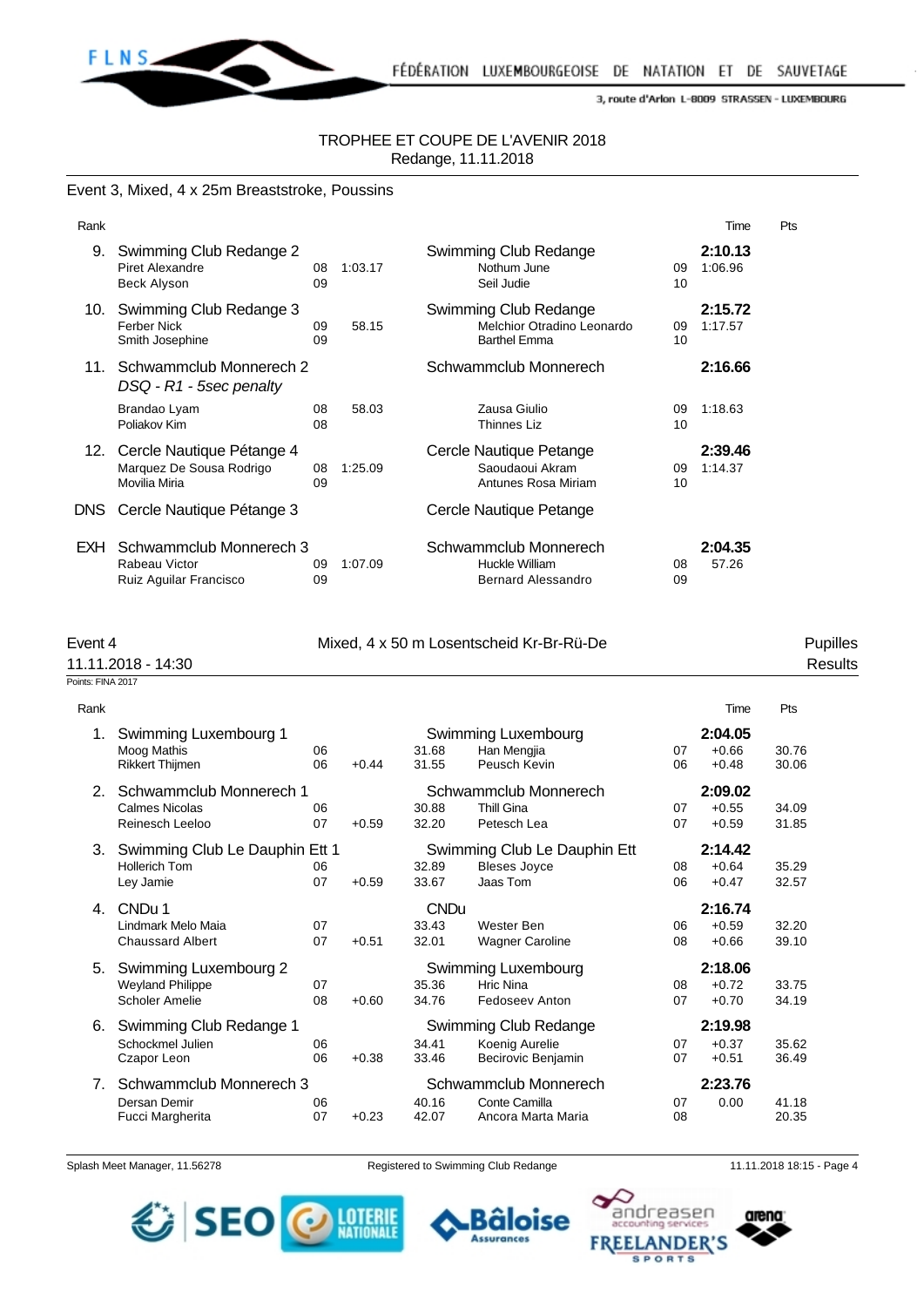

### TROPHEE ET COUPE DE L'AVENIR 2018 Redange, 11.11.2018

#### Event 4, Mixed, 4 x 50 m Losentscheid Kr-Br-Rü-De, Pupilles

| Rank |                                                                |    |         |                          |                                 |         | Time    | Pts     |
|------|----------------------------------------------------------------|----|---------|--------------------------|---------------------------------|---------|---------|---------|
| 8.   | Schwammclub Monnerech 2                                        |    |         | Schwammclub Monnerech    |                                 |         | 2:24.90 |         |
|      | Thinnes Lena                                                   | 07 |         | 39.96                    | Sreenivasan Jaiden              | 07      | $+0.38$ | 33.39   |
|      | <b>Calmes Liz</b>                                              | 08 | $+0.71$ | 37.54                    | Garbuglio Jaya Lavinia          | 07      | $+0.69$ | 34.01   |
| 9.   | Swimming Luxembourg 3                                          |    |         |                          | Swimming Luxembourg             |         | 2:26.66 |         |
|      | Milanovski Stefan                                              | 06 |         | 36.84                    | Mousel Sarah                    | 07      | $+0.42$ | 36.65   |
|      | Conter Anja                                                    | 07 | $+0.43$ | 37.45                    | Olivero Francesca               | 08      | $+0.37$ | 35.72   |
| 10.  | Swimming Club Le Dauphin Ett 2<br>Swimming Club Le Dauphin Ett |    |         |                          |                                 | 2:44.16 |         |         |
|      | Puetz Jonah                                                    | 07 |         | 39.15                    | Corbeel Bastian Ava             | 07      | $+0.31$ | 45.32   |
|      | Allin Rafael                                                   | 06 | $+0.51$ | 36.78                    | Albers Emely                    | 08      | $+0.28$ | 42.91   |
| 11.  | CND <sub>u</sub> 2<br><b>CNDu</b>                              |    |         |                          |                                 |         | 2:48.62 |         |
|      | Reding Sevda                                                   | 07 |         | 35.44                    | Harger Allison                  | 08      | $+0.69$ | 37.47   |
|      | De Geer Eleonore                                               | 08 | $+0.42$ | 36.78                    | Antunes-Bourgeois Gabrielle     | 08      | $+0.54$ | 58.93   |
| 12.  | Cercle de Natation Wiltz 1                                     |    |         | Cercle de Natation Wiltz |                                 |         | 2:51.68 |         |
|      | <b>Wirth Neckel</b>                                            | 07 |         | 37.51                    | Meyer Julie                     | 08      | $+0.64$ | 43.48   |
|      | Schaeffer Dean                                                 | 08 | $+0.83$ | 43.68                    | Eschette Louis                  | 07      |         | 47.01   |
| 13.  | Cercle Nautique Pétange 2                                      |    |         |                          | Cercle Nautique Petange         |         | 2:52.26 |         |
|      | <b>Avez Paule Audrey</b>                                       | 08 |         | 41.01                    | Rocha Santos Mauro              | 06      | $+0.34$ | 45.87   |
|      | Ribeiro Garcia David                                           | 07 | $+0.38$ | 45.77                    | Movilia Alberto Gabriele        | 06      | $+0.58$ | 39.61   |
| 14.  | Cercle Nautique Pétange 1                                      |    |         | Cercle Nautique Petange  |                                 |         | 3:02.54 |         |
|      | <b>Allar Maud</b>                                              | 08 |         | 34.43                    | Skrijelj Kanita                 | 07      | $+0.76$ | 1:05.42 |
|      | Szybowski Jakub                                                | 07 | $+0.37$ | 40.04                    | Badziuk Fernandes Leonid Daniel | 06      | $+0.06$ | 42.65   |
| DNS. | Swimming Club Le Dauphin Ett 3                                 |    |         |                          | Swimming Club Le Dauphin Ett    |         |         |         |

## Event 5 Girls, 50m Backstroke **Poussins Community** Girls, 50m Backstroke **Poussins** 11.11.2018 - 14:50 Results Points: FINA 2017 Rank **Rank Time Pts Proposed and Proposed Area** Time Pts and Proposed and Proposed and Proposed and Proposed and Proposed and Proposed and Proposed and Proposed and Proposed and Proposed and Proposed and Proposed and Pro 1. Milanovska Maja 09 Swimming Luxembourg **41.96** 228 2. Grujic-Martins Teodora 09 Swimming Luxembourg **42.36** 222 3. Constantin Sophia 09 Swimming Luxembourg **45.91** 174 4. Philippart Enny 09 Schwammclub Monnerech **47.97** 153 5. Prentic Anela 09 Schwammclub Deifferdang **49.32** 140 6. Pavelek Mira 10 Swimming Luxembourg **49.53** 139 7. Poels Klara-Luisa 09 Swimming Luxembourg **52.50** 116 8. Feinen Zohra 09 Swimming Club Le Dauphin Ett **53.69** 109 9. Olinger Lilli 09 Cercle de Natation Wiltz **55.04** 101 10. Britz Lea 09 Swimming Club Le Dauphin Ett **57.27** 90 11. Barthel Emma 10 Swimming Club Redange **58.23** 85 12. Smith Josephine 09 Swimming Club Redange **58.43** 84 13. Beck Alyson 09 Swimming Club Redange **58.89** 82 14. Movilia Miria 09 Cercle Nautique Petange **58.94** 82 15. Texeira Gravelos Luana 10 Swimming Club Redange **1:03.39** 66 16. Antunes Rosa Miriam 10 Cercle Nautique Petange **1:04.51** 63 17. Jans Milly 10 Swimming Club Le Dauphin Ett **1:04.93** 61

18. Dondelinger Eila 10 Swimming Club Le Dauphin Ett **1:05.76** 59

Splash Meet Manager, 11.56278 **Registered to Swimming Club Redange** 11.11.2018 18:15 - Page 5





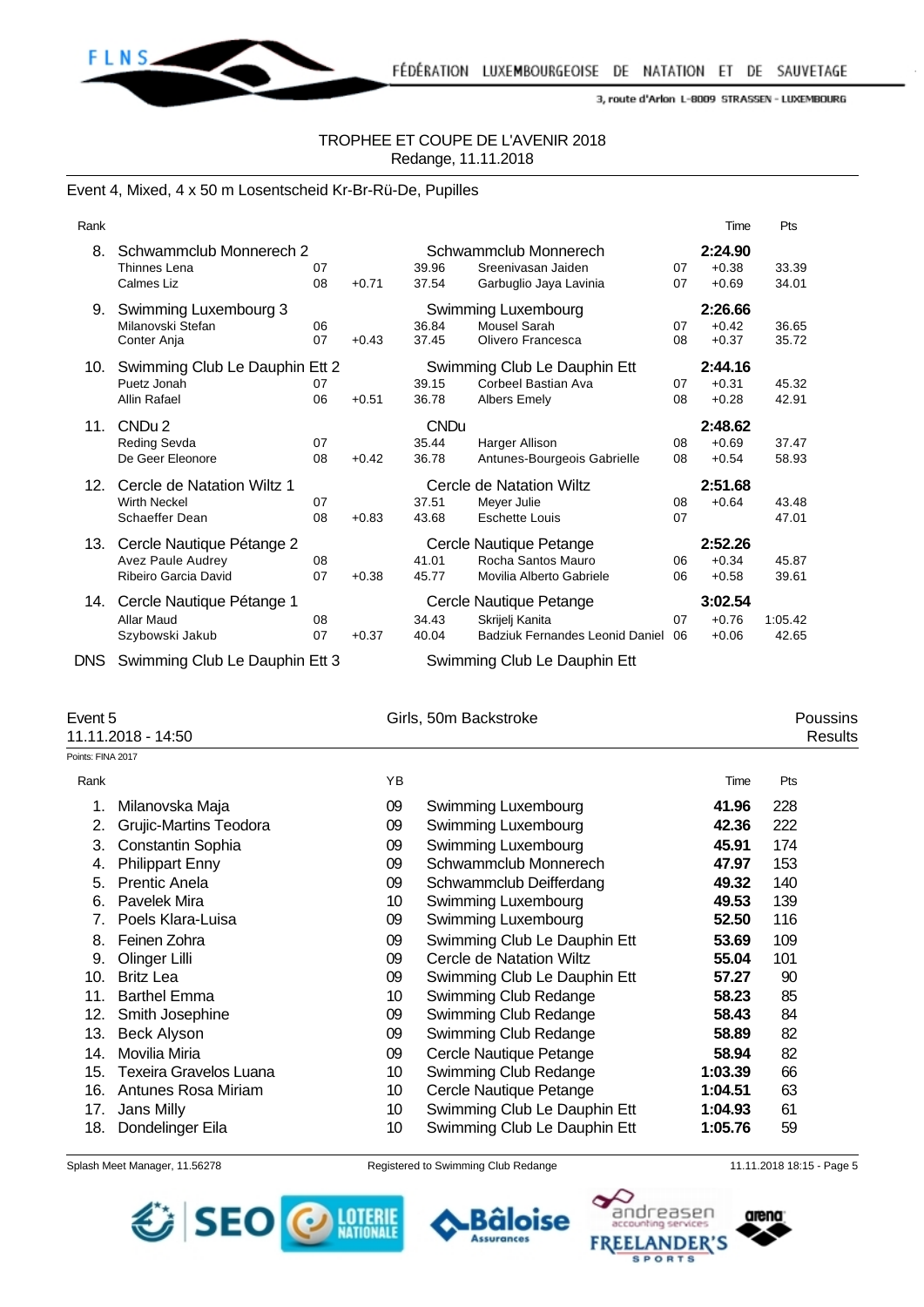

FLNS\_

3, route d'Arlon L-8009 STRASSEN - LUXEMBOURG

## TROPHEE ET COUPE DE L'AVENIR 2018 Redange, 11.11.2018

#### Event 5, Girls, 50m Backstroke, Poussins

| Rank       |                                                                              | ΥB |                              | Time    | Pts |
|------------|------------------------------------------------------------------------------|----|------------------------------|---------|-----|
| 19.        | Pacheco De Sousa Yara                                                        | 09 | <b>CNDu</b>                  | 1:05.98 | 58  |
| 20.        | Albersmeyer Neele                                                            | 10 | Swimming Club Le Dauphin Ett | 1:06.68 | 57  |
| 21.        | Candasamy Mythili                                                            | 09 | Swimming Club Le Dauphin Ett | 1:07.12 | 55  |
| 22.        | <b>Fradet Maelle</b>                                                         | 09 | Schwammclub Deifferdang      | 1:11.08 | 47  |
| 23.        | Thinnes Liz                                                                  | 10 | Schwammclub Monnerech        | 1:13.78 | 42  |
| 24.        | Longo Mara                                                                   | 09 | Swimming Club Le Dauphin Ett | 1:17.83 | 35  |
| 25.        | Seil Judie                                                                   | 10 | Swimming Club Redange        | 1:28.09 | 24  |
| 26.        | Georgiev Szofia Anna                                                         | 09 | Cercle Nautique Petange      | 1:38.78 | 17  |
| DSQ        | Rivellini Frida                                                              | 09 | Swimming Luxembourg          |         |     |
|            | D8 - upon the finish the swimmer did not touch the wall on the back (SW 6.6) |    |                              |         |     |
| DNS.       | Conte Silvia                                                                 | 09 | Schwammclub Monnerech        |         |     |
| <b>DNS</b> | Di Millo Chloe                                                               | 09 | Swimming Luxembourg          |         |     |
| <b>DNS</b> | Krombach Eva                                                                 | 09 | Swimming Luxembourg          |         |     |
| <b>DNS</b> | Jallan Lena                                                                  | 09 | Schwammclub Deifferdang      |         |     |
| <b>DNS</b> | Dahm Chloe                                                                   | 10 | Cercle Nautique Petange      |         |     |
| WDR        | Bouwmeister Julianne                                                         | 10 | Swimming Luxembourg          |         |     |
|            | WDR Leonard Leni                                                             | 10 | Swimming Luxembourg          |         |     |

Event 6 **Boys**, 50m Backstroke **Research Access Poussins** Poussins

11.11.2018 - 15:00 Results

| Points: FINA 2017 |                        |    |                              |       |     |
|-------------------|------------------------|----|------------------------------|-------|-----|
| Rank              |                        | YB |                              | Time  | Pts |
| 1.                | Viguier Evan           | 08 | Swimming Luxembourg          | 42.36 | 144 |
| 2.                | Moog Jules             | 08 | Swimming Luxembourg          | 43.38 | 134 |
| 3.                | Kries Leo              | 08 | Swimming Luxembourg          | 43.54 | 132 |
| 4.                | Anisko Leonard         | 08 | Cercle Nautique Petange      | 43.57 | 132 |
| 5.                | Krombach Alex          | 08 | Swimming Luxembourg          | 43.64 | 132 |
| 6.                | Reinesch Inaki         | 09 | Schwammclub Deifferdang      | 43.95 | 129 |
| 7.                | <b>Visser Mats</b>     | 08 | Swimming Club Le Dauphin Ett | 44.67 | 123 |
| 8.                | Valentini Stefano      | 09 | Schwammclub Monnerech        | 45.14 | 119 |
| 9.                | <b>Schaeffer Dean</b>  | 08 | Cercle de Natation Wiltz     | 46.29 | 110 |
| 10.               | <b>Metzler Charles</b> | 08 | Swimming Luxembourg          | 46.85 | 106 |
| 11.               | <b>Bourg Nicolas</b>   | 08 | Swimming Luxembourg          | 46.93 | 106 |
| 12.               | Sammarco Andrea        | 08 | Swimming Luxembourg          | 47.62 | 101 |
| 13.               | <b>Behlil Alp</b>      | 09 | Swimming Luxembourg          | 47.83 | 100 |
| 14.               | Kidd Alexander         | 09 | Swimming Luxembourg          | 48.20 | 97  |
| 15.               | Georgiev Theodor       | 08 | Swimming Luxembourg          | 48.56 | 95  |
| 16.               | Czapor Luca            | 08 | Swimming Club Redange        | 48.65 | 95  |
| 17.               | Reding Deyan           | 09 | <b>CNDu</b>                  | 50.00 | 87  |
| 18.               | <b>Martinez Lucas</b>  | 08 | Swimming Luxembourg          | 50.49 | 85  |
| 19.               | <b>Tymrak Martin</b>   | 09 | Swimming Luxembourg          | 50.80 | 83  |
| 20.               | Siedlecki Michal       | 08 | <b>Swimming Luxembourg</b>   | 50.97 | 82  |
| 21.               | <b>Bordas Anatole</b>  | 09 | Schwammclub Monnerech        | 51.05 | 82  |
| 22.               | Kunen Fynn             | 08 | Swimming Luxembourg          | 51.27 | 81  |
| 23.               | Mait-Rabbi Nizar       | 09 | Schwammclub Deifferdang      | 53.12 | 73  |
| 24.               | <b>Ferber Nick</b>     | 09 | Swimming Club Redange        | 54.75 | 66  |

Splash Meet Manager, 11.56278 **Registered to Swimming Club Redange** 11.11.2018 18:15 - Page 6







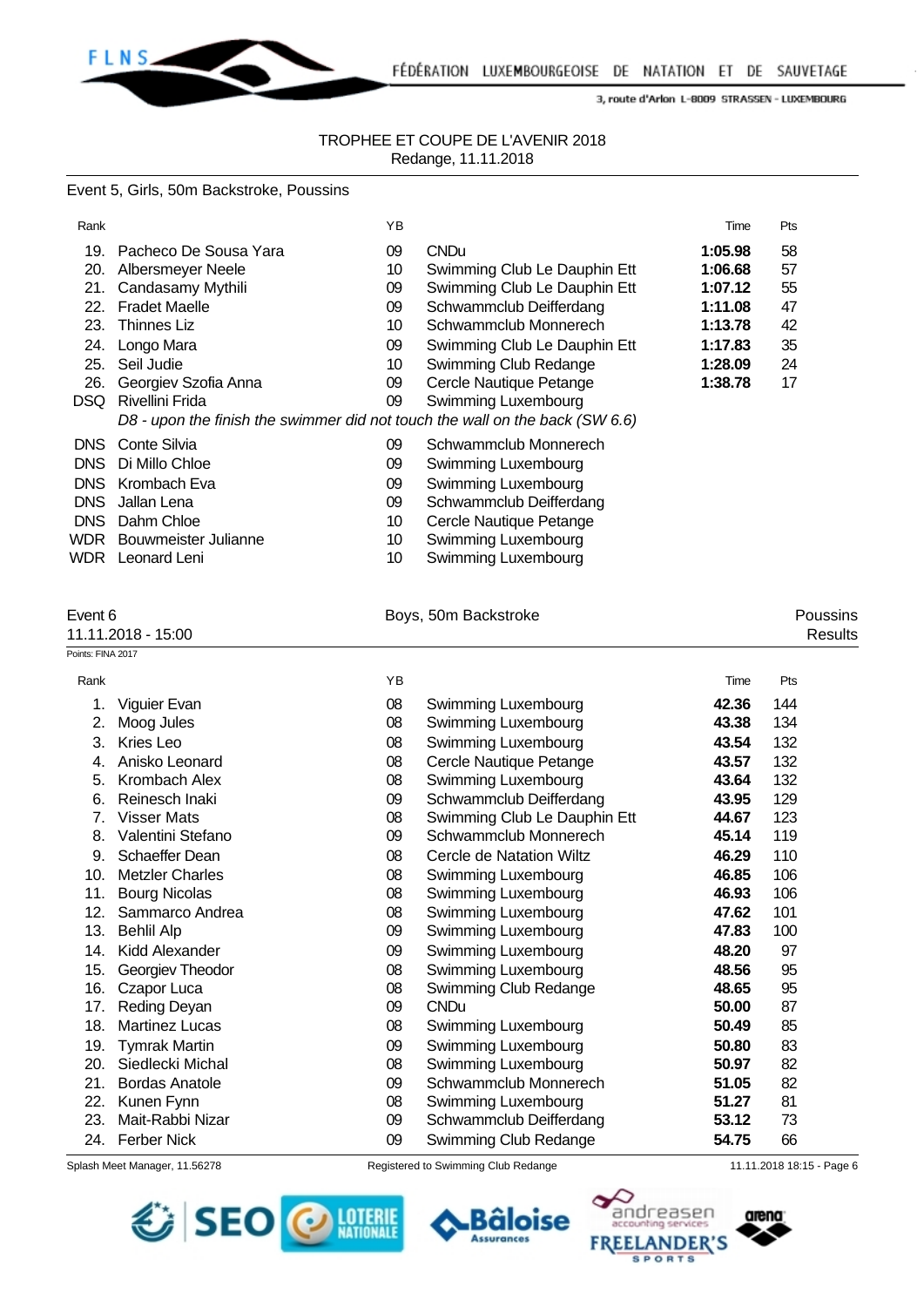FÉDÉRATION LUXEMBOURGEOISE DE NATATION ET DE SAUVETAGE



3, route d'Arlon L-8009 STRASSEN - LUXEMBOURG

## TROPHEE ET COUPE DE L'AVENIR 2018 Redange, 11.11.2018

#### Event 6, Boys, 50m Backstroke, Poussins

| Rank       |                                                                              | YB |                                                                                                     | Time    | Pts |
|------------|------------------------------------------------------------------------------|----|-----------------------------------------------------------------------------------------------------|---------|-----|
| 25.        | <b>Bernard Alessandro</b>                                                    | 09 | Schwammclub Monnerech                                                                               | 54.94   | 66  |
|            | 26. Martins Enes Goncalo                                                     | 08 | Schwammclub Deifferdang                                                                             | 55.08   | 65  |
| 27.        | <b>Bertemes Noah</b>                                                         | 09 | Swimming Luxembourg                                                                                 | 56.35   | 61  |
|            | 28. Saoudaoui Akram                                                          | 09 | Cercle Nautique Petange                                                                             | 59.07   | 53  |
|            | 29. Zausa Giulio                                                             | 09 | Schwammclub Monnerech                                                                               | 59.80   | 51  |
|            | 30. Piret Alexandre                                                          | 08 | Swimming Club Redange                                                                               | 59.91   | 51  |
| 31.        | Faltz Aleksandar                                                             | 09 | Swimming Club Le Dauphin Ett                                                                        | 1:00.54 | 49  |
| 32.        | Poliakov Kim                                                                 | 08 | Schwammclub Monnerech                                                                               | 1:00.59 | 49  |
|            | 33. Faber Max                                                                | 09 | Schwammclub Monnerech                                                                               | 1:02.02 | 45  |
|            | 34. Brandao Lyam                                                             | 08 | Schwammclub Monnerech                                                                               | 1:02.56 | 44  |
|            | 35. Morais Gravato Diogo                                                     | 08 | <b>CNDu</b>                                                                                         | 1:03.20 | 43  |
|            | 36. Calmes Zbinden Chris                                                     | 09 | <b>CNDu</b>                                                                                         | 1:03.39 | 43  |
|            | 37. Ruiz Aguilar Francisco                                                   | 09 | Schwammclub Monnerech                                                                               | 1:03.62 | 42  |
|            | 38. Huckle William                                                           | 08 | Schwammclub Monnerech                                                                               | 1:03.70 | 42  |
|            | 39. De Sousa Martinho Vasco                                                  | 09 | Cercle Nautique Petange                                                                             | 1:07.40 | 35  |
|            | 40. Marquez De Sousa Rodrigo                                                 | 08 | Cercle Nautique Petange                                                                             | 1:15.04 | 25  |
|            | DSQ Ortiz Bogdanov Pablo                                                     | 08 | Swimming Luxembourg                                                                                 |         |     |
|            | D7 - swimmer had not returned onto the back upon leaving the wall (SW 6.5)   |    |                                                                                                     |         |     |
|            | DSQ Subasic Denis                                                            | 08 | <b>CNDu</b>                                                                                         |         |     |
|            | D8 - upon the finish the swimmer did not touch the wall on the back (SW 6.6) |    |                                                                                                     |         |     |
| DSQ.       | Troia Reverte Giacomo                                                        | 09 | Swimming Club Le Dauphin Ett                                                                        |         |     |
|            |                                                                              |    | D3 - swimmer did not stay upon his back throughout the race except when executing the turn (SW 6.3) |         |     |
|            | DSQ De Almeida Ethan                                                         | 09 | Schwammclub Monnerech                                                                               |         |     |
|            | G2 - Starting before the starting signal (SW 4.4)                            |    |                                                                                                     |         |     |
| DSQ        | <b>Staicu David</b>                                                          | 08 | Swimming Club Le Dauphin Ett                                                                        |         |     |
|            | D8 - upon the finish the swimmer did not touch the wall on the back (SW 6.6) |    |                                                                                                     |         |     |
|            | DSQ Rabeau Victor                                                            | 09 | Schwammclub Monnerech                                                                               |         |     |
|            | D6 - turn not executed in accordance with the rules (SW 6.5)                 |    |                                                                                                     |         |     |
| <b>DNS</b> | <b>Borghesi Gabriel</b>                                                      | 08 | Schwammclub Monnerech                                                                               |         |     |
| <b>DNS</b> | <b>Kirt Paul</b>                                                             | 08 | Swimming Luxembourg                                                                                 |         |     |
| <b>DNS</b> | <b>Roth Simon</b>                                                            | 08 | Swimming Luxembourg                                                                                 |         |     |
| <b>DNS</b> | Sabbouri Mathis                                                              | 08 | Swimming Luxembourg                                                                                 |         |     |
|            | <b>DNS</b> Kirt Guillaume                                                    | 08 | Swimming Luxembourg                                                                                 |         |     |
| <b>DNS</b> | <b>Fernandes Victor</b>                                                      | 08 | Schwammclub Deifferdang                                                                             |         |     |
|            | <b>WDR</b> Ronk Mac James                                                    | 08 | Swimming Luxembourg                                                                                 |         |     |
|            |                                                                              |    |                                                                                                     |         |     |





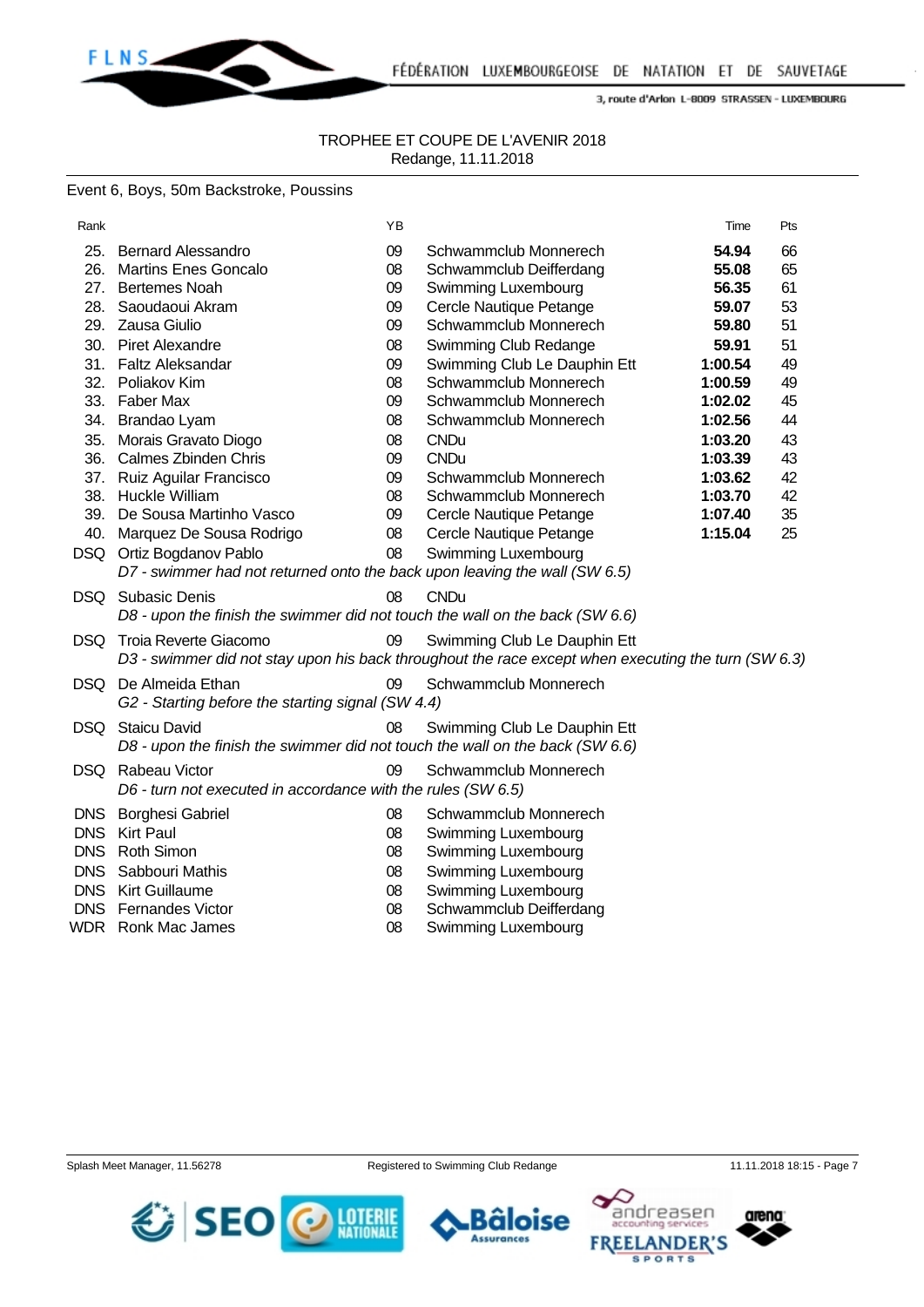

### TROPHEE ET COUPE DE L'AVENIR 2018 Redange, 11.11.2018

| Event 7<br>11.11.2018 - 15:20 |                            |    | Girls, 100m Medley                                                                                            |         |     |                 | <b>Pupilles</b><br><b>Results</b> |
|-------------------------------|----------------------------|----|---------------------------------------------------------------------------------------------------------------|---------|-----|-----------------|-----------------------------------|
| Points: FINA 2017             |                            |    |                                                                                                               |         |     |                 |                                   |
| Rank                          |                            | YB |                                                                                                               | Time    | Pts | 50 <sub>m</sub> | 100m                              |
| 1.                            | Han Mengjia                | 07 | Swimming Luxembourg                                                                                           | 1:16.35 | 408 | 35.19           | 41.16                             |
| 2.                            | <b>Philippart Lina</b>     | 07 | Schwammclub Monnerech                                                                                         | 1:20.23 | 352 | 36.50           | 43.73                             |
| 3.                            | Reinesch Leeloo            | 07 | Schwammclub Monnerech                                                                                         | 1:20.60 | 347 | 37.47           | 43.13                             |
| 4.                            | <b>Thill Gina</b>          | 07 | Schwammclub Monnerech                                                                                         | 1:21.99 | 330 | 39.57           | 42.42                             |
|                               | 5. Petesch Lea             | 07 | Schwammclub Monnerech                                                                                         | 1:22.74 | 321 | 38.19           | 44.55                             |
| 6.                            | <b>Bleses Joyce</b>        | 08 | Swimming Club Le Dauphin Ett                                                                                  | 1:25.22 | 294 | 39.51           | 45.71                             |
| 7.                            | Lindmark Melo Maia         | 07 | <b>CNDu</b>                                                                                                   | 1:25.87 | 287 | 40.13           | 45.74                             |
| 8.                            | <b>Scholer Amelie</b>      | 08 | Swimming Luxembourg                                                                                           | 1:27.48 | 271 | 41.38           | 46.10                             |
|                               | 9. Hric Nina               | 08 | Swimming Luxembourg                                                                                           | 1:28.76 | 260 | 41.30           | 47.46                             |
| 10.                           | <b>Elcheroth Niki</b>      | 07 | Swimming Club Redange                                                                                         | 1:29.11 | 257 | 41.85           | 47.26                             |
|                               | 11. Calmes Liz             | 08 | Schwammclub Monnerech                                                                                         | 1:29.23 | 256 | 41.76           | 47.47                             |
|                               | Ntaganda Sophie            | 07 | Swimming Luxembourg                                                                                           | 1:29.23 | 256 | 41.92           | 47.31                             |
|                               | 13. Allar Maud             | 08 | Cercle Nautique Petange                                                                                       | 1:29.98 | 249 | 44.06           | 45.92                             |
|                               | 14. Koenig Aurelie         | 07 | Swimming Club Redange                                                                                         | 1:30.00 | 249 | 42.02           | 47.98                             |
|                               | 15. Garbuglio Jaya Lavinia | 07 | Schwammclub Monnerech                                                                                         | 1:30.11 | 248 | 41.69           | 48.42                             |
|                               | 16. Conter Anja            | 07 | Swimming Luxembourg                                                                                           | 1:31.22 | 239 | 43.79           | 47.43                             |
| 17.                           | Olivero Francesca          | 08 | Swimming Luxembourg                                                                                           | 1:32.17 | 232 | 41.85           | 50.32                             |
| 18.                           | Reding Sevda               | 07 | <b>CNDu</b>                                                                                                   | 1:32.71 | 228 | 43.34           | 49.37                             |
| 19.                           | Harger Allison             | 08 | <b>CNDu</b>                                                                                                   | 1:35.92 | 206 | 43.66           | 52.26                             |
|                               | 20. Mousel Sarah           | 07 | Swimming Luxembourg                                                                                           | 1:36.49 | 202 | 45.47           | 51.02                             |
| 21.                           | Martucci Sofia             | 08 | Schwammclub Deifferdang                                                                                       | 1:37.78 | 194 | 44.73           | 53.05                             |
| 22.                           | <b>Thinnes Lena</b>        | 07 | Schwammclub Monnerech                                                                                         | 1:39.59 | 184 | 45.79           | 53.80                             |
| 23.                           | Dondelinger Elisa          | 08 | Swimming Luxembourg                                                                                           | 1:39.96 | 182 | 51.49           | 48.47                             |
|                               | 24. Albers Emely           | 08 | Swimming Club Le Dauphin Ett                                                                                  | 1:42.71 | 167 | 46.99           | 55.72                             |
| 25.                           | <b>Wagner Caroline</b>     | 08 | CNDu                                                                                                          | 1:43.32 | 165 | 48.25           | 55.07                             |
| 26.                           | Oprea Giulia Elena         | 07 | Swimming Luxembourg                                                                                           | 1:44.39 | 159 | 49.46           | 54.93                             |
| 27.                           | Conte Camilla              | 07 | Schwammclub Monnerech                                                                                         | 1:44.58 | 159 | 48.50           | 56.08                             |
| 28.                           | Stalauskaite leva          | 07 | Swimming Luxembourg                                                                                           | 1:45.13 | 156 | 50.04           | 55.09                             |
| 29.                           | Ghirelli Lynn              | 08 | Swimming Club Le Dauphin Ett                                                                                  | 1:45.31 | 155 | 51.24           | 54.07                             |
|                               | 30. Avez Paule Audrey      | 08 | Cercle Nautique Petange                                                                                       | 1:47.31 | 147 | 48.52           | 58.79                             |
| 31.                           | Baranczyk Maya             | 07 | Swimming Luxembourg                                                                                           | 1:50.03 | 136 | 53.02           | 57.01                             |
| 32.                           | Fucci Margherita           | 07 | Schwammclub Monnerech                                                                                         | 1:50.68 | 134 | 53.52           | 57.16                             |
| 33.                           | Piepolyte Ema              | 08 | Swimming Luxembourg                                                                                           | 1:53.39 | 124 | 50.58           | 1:02.81                           |
| 34.                           | <b>Heiliger Lilly</b>      | 08 | Swimming Luxembourg                                                                                           | 1:53.42 | 124 | 53.58           | 59.84                             |
| 35.                           | Corbeel Bastian Ava        | 07 | Swimming Club Le Dauphin Ett                                                                                  | 1:54.61 | 120 | 53.50           | 1:01.11                           |
|                               | 36. Graffe Lou             | 07 | Swimming Luxembourg                                                                                           | 2:02.33 | 99  | 59.04           | 1:03.29                           |
| 37.                           | Ferreira Anau Margerida    | 08 | Cercle de Natation Wiltz                                                                                      | 2:06.57 | 89  | 58.61           | 1:07.96                           |
| 38.                           | Meyer Julie                | 08 | Cercle de Natation Wiltz                                                                                      | 2:37.31 | 46  | 1:09.55         | 1:27.76                           |
| DSQ                           | De Geer Eleonore           | 08 | CNDu<br>DO, alid wat kujua kath anno faminaid aimi itanagushi guan watan an did nat kujua kath anno kagluward |         |     |                 |                                   |

*P2 - did not bring both arms forward simultaneously over water or did not bring both arms backward simultaneously under water through-out the race, according to SW 8.5 (SW 8.2)*

- DSQ Kristensen Anna **07** Swimming Luxembourg *M2 - section was not finished in accordance with the rule which applies to the stroke concerned (SW 9.3)*
- DSQ Defrang Anik 07 Swimming Luxembourg
- *P5 did not touch the wall with both hands simultaneously and separated at the turn / finish (SW 8.4)*
- DSQ Antunes-Bourgeois Gabrielle 08 CNDu *M2 - section was not finished in accordance with the rule which applies to the stroke concerned (SW 9.3)*

Splash Meet Manager, 11.56278 **Registered to Swimming Club Redange** 11.11.2018 18:15 - Page 8







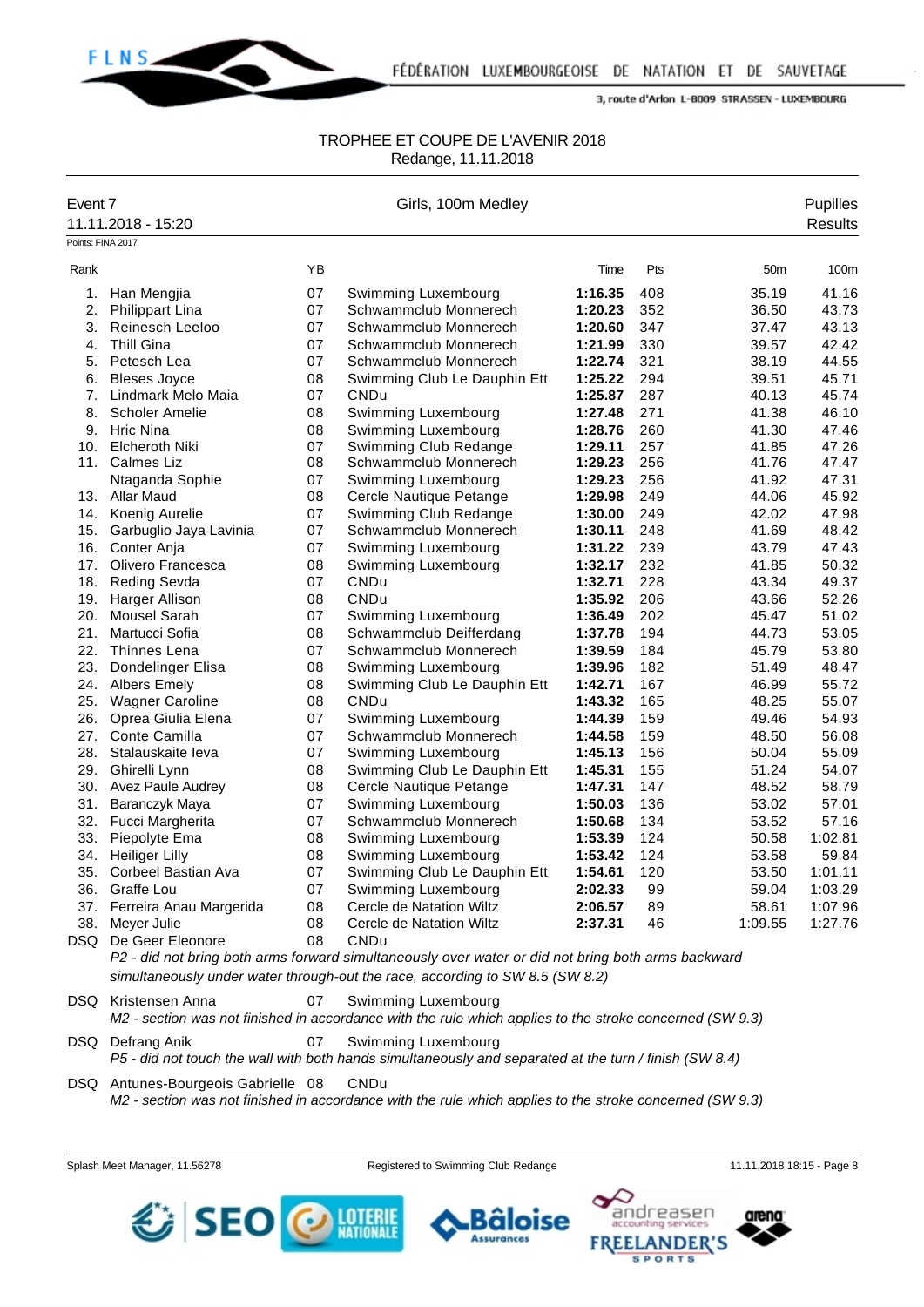

FÉDÉRATION LUXEMBOURGEOISE DE NATATION ET DE SAUVETAGE

3, route d'Arlon L-8009 STRASSEN - LUXEMBOURG

## TROPHEE ET COUPE DE L'AVENIR 2018 Redange, 11.11.2018

Event 7, Girls, 100m Medley, Pupilles

| Rank                                                          |                                                                                                                                                                                                                                          | ΥB                                           |                                                                                                                                                                                                          | Time | <b>Pts</b> | 50 <sub>m</sub> | 100m |  |
|---------------------------------------------------------------|------------------------------------------------------------------------------------------------------------------------------------------------------------------------------------------------------------------------------------------|----------------------------------------------|----------------------------------------------------------------------------------------------------------------------------------------------------------------------------------------------------------|------|------------|-----------------|------|--|
| DSQ.                                                          | Ancora Marta Maria<br>08<br>Schwammclub Monnerech<br>P2 - did not bring both arms forward simultaneously over water or did not bring both arms backward<br>simultaneously under water through-out the race, according to SW 8.5 (SW 8.2) |                                              |                                                                                                                                                                                                          |      |            |                 |      |  |
| DNS.<br><b>DNS</b><br><b>DNS</b><br><b>DNS</b><br>DNS.<br>WDR | Fabiani Eden<br>Jominet Sam<br>Karol Mira<br>Maj Nathalie<br>Toca Maria<br>WDR Ciccone Adele<br><b>Guth Sophie</b><br><b>WDR</b> Bouwmeister Annebelle                                                                                   | 07<br>07<br>08<br>07<br>07<br>07<br>07<br>08 | Schwammclub Monnerech<br>Swimming Luxembourg<br>Swimming Luxembourg<br>Swimming Luxembourg<br>Swimming Luxembourg<br>Swimming Club Le Dauphin Ett<br>Swimming Club Le Dauphin Ett<br>Swimming Luxembourg |      |            |                 |      |  |
| WDR<br>WDR<br>WDR                                             | <b>Bouwmeister Philine</b><br><b>Bouwmeister Yfke</b><br>Krombach Linda                                                                                                                                                                  | 07<br>08<br>07                               | Swimming Luxembourg<br>Swimming Luxembourg<br>Swimming Luxembourg                                                                                                                                        |      |            |                 |      |  |

| Event 8           | 11.11.2018 - 15:50              |    | Boys, 100m Medley            |         |     |                 | <b>Pupilles</b><br><b>Results</b> |
|-------------------|---------------------------------|----|------------------------------|---------|-----|-----------------|-----------------------------------|
| Points: FINA 2017 |                                 |    |                              |         |     |                 |                                   |
| Rank              |                                 | YB |                              | Time    | Pts | 50 <sub>m</sub> | 100m                              |
| 1.                | <b>Calmes Nicolas</b>           | 06 | Schwammclub Monnerech        | 1:16.43 | 285 | 35.72           | 40.71                             |
| 2.                | Peusch Kevin                    | 06 | Swimming Luxembourg          | 1:16.67 | 282 | 35.53           | 41.14                             |
| 3.                | <b>Rikkert Thijmen</b>          | 06 | Swimming Luxembourg          | 1:17.60 | 272 | 36.60           | 41.00                             |
| 4.                | Moog Mathis                     | 06 | Swimming Luxembourg          | 1:20.06 | 248 | 37.95           | 42.11                             |
| 5.                | <b>Chaussard Albert</b>         | 07 | <b>CNDu</b>                  | 1:20.52 | 243 | 37.79           | 42.73                             |
| 6.                | <b>Hollerich Tom</b>            | 06 | Swimming Club Le Dauphin Ett | 1:21.58 | 234 | 38.28           | 43.30                             |
| 7.                | Wester Ben                      | 06 | <b>CNDu</b>                  | 1:21.75 | 232 | 36.47           | 45.28                             |
| 8.                | Schockmel Julien                | 06 | Swimming Club Redange        | 1:23.17 | 221 | 38.97           | 44.20                             |
| 9.                | <b>Fedoseev Anton</b>           | 07 | Swimming Luxembourg          | 1:25.42 | 204 | 40.31           | 45.11                             |
| 10.               | Jaas Tom                        | 06 | Swimming Club Le Dauphin Ett | 1:25.50 | 203 | 40.73           | 44.77                             |
| 11.               | <b>Eschette Louis</b>           | 07 | Cercle de Natation Wiltz     | 1:26.31 | 197 | 40.06           | 46.25                             |
| 12.               | Tuchila Ionut Alexandru         | 06 | Swimming Luxembourg          | 1:26.94 | 193 | 42.05           | 44.89                             |
| 13.               | Haag Yanic                      | 07 | Swimming Club Redange        | 1:28.98 | 180 | 41.65           | 47.33                             |
| 14.               | Jaas Joe                        | 06 | Swimming Club Le Dauphin Ett | 1:29.59 | 176 | 42.59           | 47.00                             |
| 15.               | Passer Daniel                   | 07 | Swimming Luxembourg          | 1:30.47 | 171 | 43.83           | 46.64                             |
| 16.               | <b>Dusemon Paul</b>             | 07 | Swimming Luxembourg          | 1:30.62 | 171 | 42.75           | 47.87                             |
| 17.               | Allin Rafael                    | 06 | Swimming Club Le Dauphin Ett | 1:33.76 | 154 | 45.13           | 48.63                             |
| 18.               | Milanovski Stefan               | 06 | Swimming Luxembourg          | 1:33.97 | 153 | 45.05           | 48.92                             |
| 19.               | <b>Wirth Neckel</b>             | 07 | Cercle de Natation Wiltz     | 1:34.16 | 152 | 43.36           | 50.80                             |
| 20.               | Becirovic Benjamin              | 07 | Swimming Club Redange        | 1:36.43 | 141 | 47.92           | 48.51                             |
| 21.               | Puetz Jonah                     | 07 | Swimming Club Le Dauphin Ett | 1:38.84 | 131 | 47.48           | 51.36                             |
| 22.               | Scharf Herman                   | 07 | Swimming Luxembourg          | 1:42.55 | 118 | 48.06           | 54.49                             |
| 23.               | <b>Reiff Mathieu</b>            | 07 | Swimming Club Le Dauphin Ett | 1:44.42 | 111 | 52.11           | 52.31                             |
| 24.               | Badziuk Fernandes Leonid Dar06I |    | Cercle Nautique Petange      | 1:44.59 | 111 | 51.99           | 52.60                             |
| 25.               | <b>Ludovicy Steve</b>           | 07 | Swimming Club Le Dauphin Ett | 1:45.64 | 107 | 52.66           | 52.98                             |
| 26.               | Texeira Gravelos Diogo          | 06 | Swimming Club Redange        | 1:48.61 | 99  | 48.99           | 59.62                             |
| 27.               | Rabeau Eliott                   | 07 | Schwammclub Monnerech        | 1:58.83 | 75  | 54.91           | 1:03.92                           |
| 28.               | Ribeiro Garcia David            | 07 | Cercle Nautique Petange      | 2:07.61 | 61  | 57.66           | 1:09.95                           |
| <b>DSQ</b>        | Sreenivasan Jaiden              | 07 | Schwammclub Monnerech        |         |     |                 |                                   |

*G2 - Starting before the starting signal (SW 4.4)*

Splash Meet Manager, 11.56278 Registered to Swimming Club Redange 11.11.2018 18:15 - Page 9

äloise

**Assurances** 





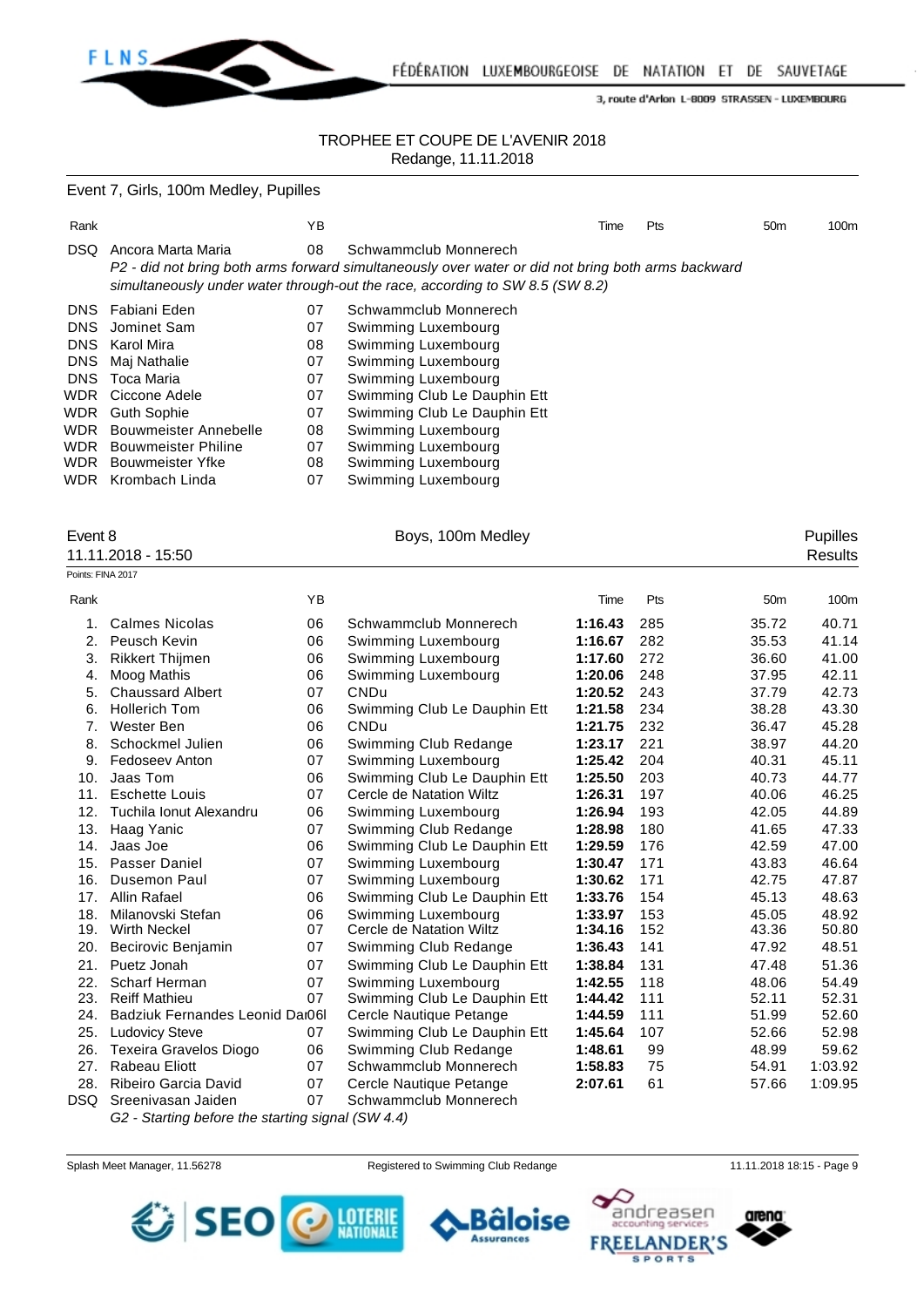

FÉDÉRATION LUXEMBOURGEOISE DE NATATION ET DE SAUVETAGE

3, route d'Arlon L-8009 STRASSEN - LUXEMBOURG

#### TROPHEE ET COUPE DE L'AVENIR 2018 Redange, 11.11.2018

|                   | Event 8, Boys, 100m Medley, Pupilles                                                                                                                                                                           |          |       |                                                                            |      |          |                  |                 |                            |
|-------------------|----------------------------------------------------------------------------------------------------------------------------------------------------------------------------------------------------------------|----------|-------|----------------------------------------------------------------------------|------|----------|------------------|-----------------|----------------------------|
| Rank              |                                                                                                                                                                                                                | ΥB       |       |                                                                            | Time | Pts      |                  | 50 <sub>m</sub> | 100m                       |
|                   | DSQ Ley Jamie<br>G2 - Starting before the starting signal (SW 4.4)                                                                                                                                             | 07       |       | Swimming Club Le Dauphin Ett                                               |      |          |                  |                 |                            |
|                   | DSQ Czapor Leon<br>G2 - Starting before the starting signal (SW 4.4)                                                                                                                                           | 06       |       | Swimming Club Redange                                                      |      |          |                  |                 |                            |
|                   | DSQ Weyland Philippe<br>M2 - section was not finished in accordance with the rule which applies to the stroke concerned (SW 9.3)                                                                               | 07       |       | Swimming Luxembourg                                                        |      |          |                  |                 |                            |
|                   | DSQ Szybowski Jakub<br>G2 - Starting before the starting signal (SW 4.4)                                                                                                                                       | 07       |       | Cercle Nautique Petange                                                    |      |          |                  |                 |                            |
|                   | <b>DSQ</b> Dersan Demir<br>P2 - did not bring both arms forward simultaneously over water or did not bring both arms backward<br>simultaneously under water through-out the race, according to SW 8.5 (SW 8.2) | 06       |       | Schwammclub Monnerech                                                      |      |          |                  |                 |                            |
| DSQ.              | Movilia Alberto Gabriele<br>P3 - leg movements not simultaneous, legs or feet alternating (SW 8.3)                                                                                                             | 06       |       | Cercle Nautique Petange                                                    |      |          |                  |                 |                            |
|                   | DSQ Rocha Santos Mauro<br>B4 - arm movements not simultaneous, not in the same horizontal plane or alternating (SW 7.2)                                                                                        | 06       |       | Cercle Nautique Petange                                                    |      |          |                  |                 |                            |
| <b>DNS</b>        | Leonard Lou<br>WDR Gonzalez Perez Rodrigo                                                                                                                                                                      | 07<br>07 |       | Swimming Luxembourg<br>Swimming Luxembourg                                 |      |          |                  |                 |                            |
| Event 9           | 11.11.2018 - 16:10                                                                                                                                                                                             |          |       | Mixed, 4 x 25m Medley                                                      |      |          |                  |                 | Poussins<br><b>Results</b> |
| Points: FINA 2017 |                                                                                                                                                                                                                |          |       |                                                                            |      |          |                  |                 |                            |
| Rank              |                                                                                                                                                                                                                |          |       |                                                                            |      |          | Time             | Pts             |                            |
| 1.                | Schwammclub Déifferdang 1<br><b>Prentic Anela</b><br>Reinesch Inaki                                                                                                                                            | 09<br>09 | 50.62 | Schwammclub Deifferdang<br>Mait-Rabbi Nizar<br><b>Martins Enes Goncalo</b> |      | 09<br>08 | 1:12.98<br>22.36 |                 |                            |
|                   | 2. Swimming Luxembourg 1<br>Moog Jules<br>Ortiz Bogdanov Pablo                                                                                                                                                 | 08<br>08 | 44.11 | Swimming Luxembourg<br><b>Grujic-Martins Teodora</b><br>Viguier Evan       |      | 09<br>08 | 1:19.29<br>35.18 |                 |                            |
|                   | 3. Swimming Luxembourg 2<br>Milanovska Maja<br><b>Bourg Nicolas</b>                                                                                                                                            | 09<br>08 | 44.25 | Swimming Luxembourg<br>Krombach Alex<br>Kries Leo                          |      | 08<br>08 | 1:21.51<br>37.26 |                 |                            |
|                   | 4. Swimming Luxembourg 3<br>Kidd Alexander<br>Sammarco Andrea                                                                                                                                                  | 09<br>08 | 47.22 | Swimming Luxembourg<br>Constantin Sophia<br>Rivellini Frida                |      | 09<br>09 | 1:31.41<br>44.19 |                 |                            |
|                   | 5. Schwammclub Monnerech 1<br>Valentini Stefano<br>Faber Max                                                                                                                                                   | 09<br>09 | 49.66 | Schwammclub Monnerech<br><b>Philippart Enny</b><br><b>Bordas Anatole</b>   |      | 09<br>09 | 1:32.40<br>42.74 |                 |                            |
|                   | 6. Swimming Club Le Dauphin Ett 4<br><b>Britz Lea</b><br>Feinen Zohra                                                                                                                                          | 09<br>09 | 53.22 | Swimming Club Le Dauphin Ett<br><b>Visser Mats</b><br><b>Staicu David</b>  |      | 08<br>08 | 1:38.22<br>45.00 |                 |                            |

7. CNDu 1 CNDu **1:42.44** Pacheco De Sousa Yara  $09$  Calmes Zbinden Chris  $09$ 

Splash Meet Manager, 11.56278 Registered to Swimming Club Redange 11.11.2018 18:15 - Page 10





Bâloise

**Assurances** 

08 56.86 Reding Deyan 09

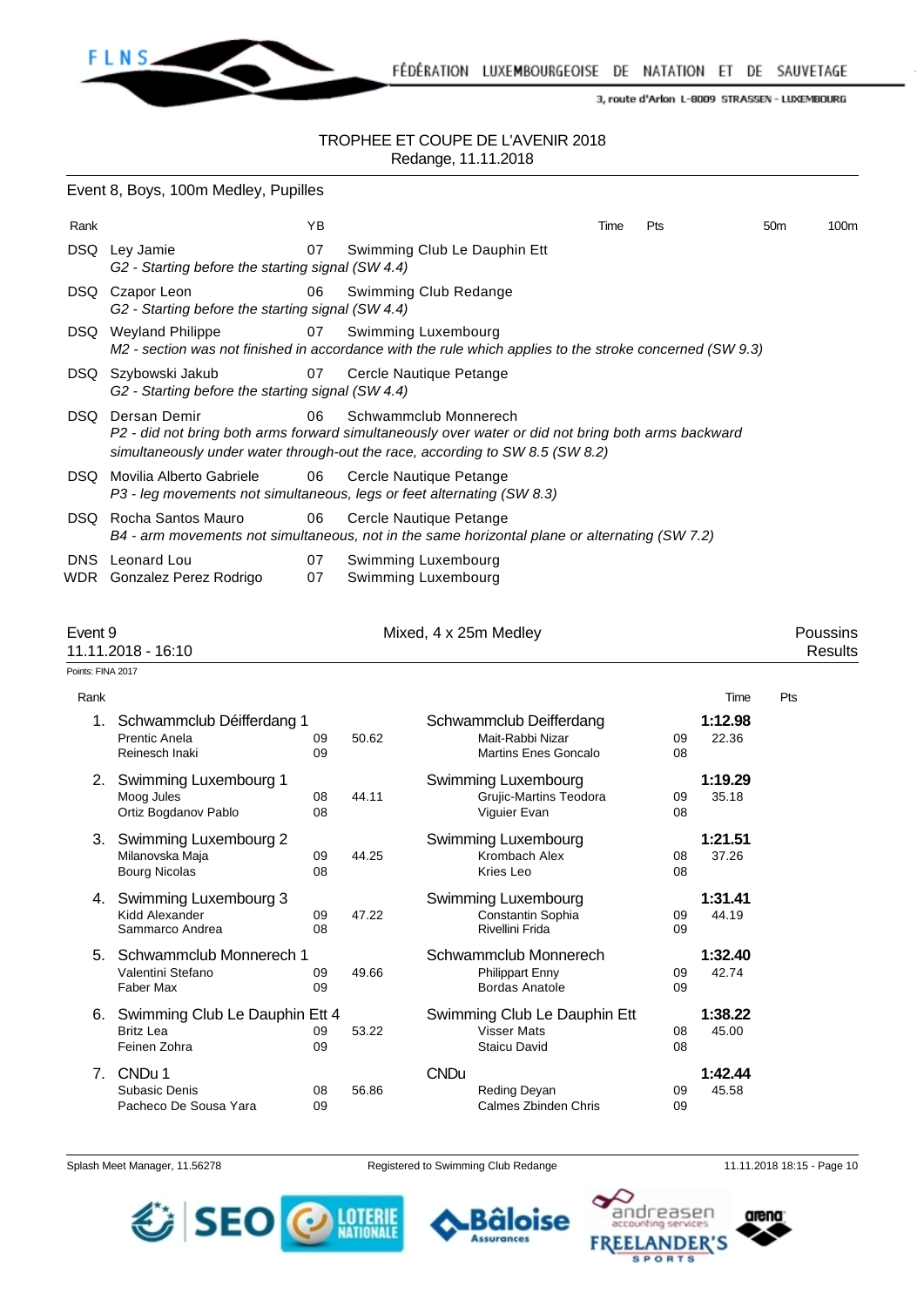

## TROPHEE ET COUPE DE L'AVENIR 2018 Redange, 11.11.2018

## Event 9, Mixed, 4 x 25m Medley, Poussins

|                                                                  |           |                                                    |                                                  |          | Time    | Pts |
|------------------------------------------------------------------|-----------|----------------------------------------------------|--------------------------------------------------|----------|---------|-----|
| Swimming Club Redange 3<br>DSQ - P3 - 5sec penalty               |           |                                                    | Swimming Club Redange                            |          | 1:57.17 |     |
| Texeira Gravelos Luana<br>Smith Josephine                        | 10<br>09  | 1:00.59                                            | <b>Ferber Nick</b><br>Melchior Otradino Leonardo | 09<br>09 | 56.58   |     |
| Swimming Club Redange 2<br>DSQ - M2 - 5sec penalty               |           |                                                    | Swimming Club Redange                            |          | 2:04.38 |     |
| <b>Beck Alyson</b><br>Seil Judie                                 | 09<br>10  | 1:08.88                                            | Nothum June<br>Czapor Luca                       | 09<br>08 | 55.50   |     |
| DSQ - P2 - 5sec penalty                                          |           |                                                    | Schwammclub Monnerech                            |          | 2:04.79 |     |
| <b>Thinnes Liz</b><br>Brandao Lyam                               | 10<br>08  | 1:04.13                                            | Zausa Giulio<br>De Almeida Ethan                 | 09<br>09 | 1:00.66 |     |
| Swimming Club Le Dauphin Ett 5<br>11.<br>DSQ - R1 - 5sec penalty |           |                                                    | Swimming Club Le Dauphin Ett                     |          | 2:04.98 |     |
| Jans Milly<br>Candasamy Mythili                                  | 10<br>09  | 1:00.99                                            | Faltz Aleksandar<br>Troia Reverte Giacomo        | 09<br>09 | 1:03.99 |     |
| Cercle Nautique Pétange 4<br>DSQ - G2 - 5sec penalty             |           |                                                    | Cercle Nautique Petange                          |          | 2:26.98 |     |
| Marquez De Sousa Rodrigo<br>Movilia Miria                        | 08<br>09  | 1:24.33                                            | Saoudaoui Akram<br>Antunes Rosa Miriam           | 09<br>10 | 1:02.65 |     |
| Cercle Nautique Pétange 3                                        |           |                                                    | Cercle Nautique Petange                          |          |         |     |
| DSQ - M3 - 5sec penalty                                          |           |                                                    | Schwammclub Monnerech                            |          | 2:17.29 |     |
| Huckle William<br>Bernard Alessandro                             | 08<br>09  | 1:03.54                                            | Ruiz Aguilar Francisco<br>Rabeau Victor          | 09<br>09 | 1:13.75 |     |
| EXH                                                              | 9.<br>12. | Schwammclub Monnerech 2<br>Schwammclub Monnerech 3 |                                                  |          |         |     |

| Event 10           | Mixed, 4 x 50m Medley | <b>Pupilles</b> |
|--------------------|-----------------------|-----------------|
| 11.11.2018 - 16:20 |                       | Results         |
| Points: FINA 2017  |                       |                 |

| Rank |                                                                       |          |         |                               |                                                                 |          | Time                          | <b>Pts</b>            |
|------|-----------------------------------------------------------------------|----------|---------|-------------------------------|-----------------------------------------------------------------|----------|-------------------------------|-----------------------|
| 1.   | Swimming Luxembourg 1<br><b>Rikkert Thijmen</b><br><b>Moog Mathis</b> | 06<br>06 | $+0.67$ | 34.95<br>43.03                | Swimming Luxembourg<br>Han Mengjia<br>Peusch Kevin              | 07<br>06 | 2:23.11<br>$+0.69$<br>$+0.60$ | 313<br>34.39<br>30.74 |
| 2.   | Schwammclub Monnerech 1<br>Calmes Nicolas<br>Thill Gina               | 06<br>07 | $+0.67$ | 34.98<br>43.90                | Schwammclub Monnerech<br>Reinesch Leeloo<br>Philippart Lina     | 07<br>07 | 2:26.36<br>$+0.52$<br>$+0.29$ | 292<br>35.88<br>31.60 |
| 3.   | Swimming Club Le Dauphin Ett 1<br><b>Hollerich Tom</b><br>Ley Jamie   | 06<br>07 | $+0.78$ | 37.93<br>47.11                | Swimming Club Le Dauphin Ett<br><b>Bleses Joyce</b><br>Jaas Tom | 08<br>06 | 2:37.67<br>$+0.68$<br>$+0.35$ | 234<br>39.79<br>32.84 |
| 4.   | CNDu 1<br>Lindmark Melo Maia<br><b>Chaussard Albert</b>               | 07<br>07 | $+0.60$ | <b>CNDu</b><br>40.70<br>41.26 | Wester Ben<br><b>Wagner Caroline</b>                            | 06<br>08 | 2:39.79<br>$+0.49$<br>$+0.61$ | 224<br>38.18<br>39.65 |

Splash Meet Manager, 11.56278 Registered to Swimming Club Redange 11.11.2018 18:15 - Page 11





Bâloise

**Assurances** 



andreasen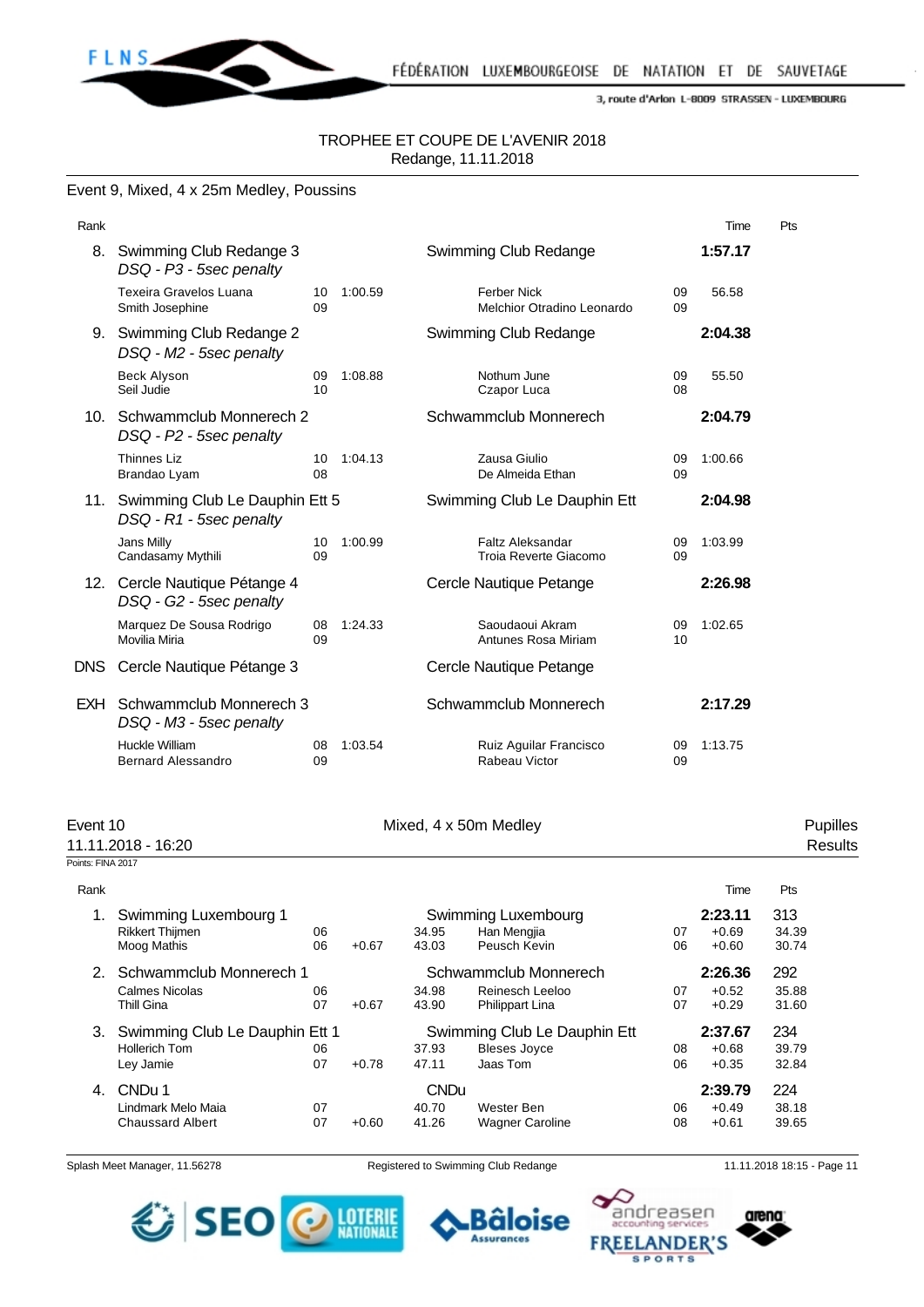

## TROPHEE ET COUPE DE L'AVENIR 2018 Redange, 11.11.2018

## Event 10, Mixed, 4 x 50m Medley, Pupilles

| Rank                            |                                                                                                          |          |         |                  |                                                                              |          | Time                          | Pts                   |
|---------------------------------|----------------------------------------------------------------------------------------------------------|----------|---------|------------------|------------------------------------------------------------------------------|----------|-------------------------------|-----------------------|
| 5.                              | Swimming Luxembourg 2<br>Scholer Amelie<br><b>Fedoseev Anton</b>                                         | 08<br>07 | $+0.61$ | 42.33<br>44.92   | Swimming Luxembourg<br>Ntaganda Sophie<br><b>Hric Nina</b>                   | 07<br>08 | 2:40.93<br>$+0.60$<br>$+0.76$ | 220<br>40.41<br>33.27 |
| 6.                              | Swimming Luxembourg 3<br>Dusemon Paul<br>Conter Anja                                                     | 07<br>07 | $+0.60$ | 43.30<br>46.99   | Swimming Luxembourg<br>Milanovski Stefan<br><b>Weyland Philippe</b>          | 06<br>07 | 2:48.29<br>$+0.18$<br>$+0.14$ | 192<br>42.40<br>35.60 |
| 7.                              | Schwammclub Monnerech 2<br>Thinnes Lena<br><b>Calmes Liz</b>                                             | 07<br>08 | $+0.57$ | 51.32<br>45.76   | Schwammclub Monnerech<br>Sreenivasan Jaiden<br>Garbuglio Jaya Lavinia        | 07<br>07 | 2:48.72<br>$+0.55$<br>$+0.66$ | 191<br>36.39<br>35.25 |
| 8.                              | Swimming Club Redange 1<br><b>Elcheroth Niki</b><br>Haag Yanic                                           | 07<br>07 | $+0.75$ | 42.63<br>51.60   | Swimming Club Redange<br>Koenig Aurelie<br>Becirovic Benjamin                | 07<br>07 | 2:50.34<br>$+0.51$            | 185<br>39.60<br>36.51 |
| 9.                              | Swimming Club Le Dauphin Ett 2<br><b>Albers Emely</b><br>Corbeel Bastian Ava                             | 08<br>07 | $-0.91$ | 51.36<br>48.17   | Swimming Club Le Dauphin Ett<br>Puetz Jonah<br><b>Allin Rafael</b>           | 07<br>06 | 3:07.26<br>$+0.57$<br>$+0.17$ | 139<br>50.84<br>36.89 |
| 10.                             | Swimming Club Le Dauphin Ett 3<br><b>Guth Sophie</b><br><b>Reiff Mathieu</b>                             | 07<br>07 | $+0.47$ | 1:03.44<br>51.66 | Swimming Club Le Dauphin Ett<br>Ghirelli Lynn<br><b>Ludovicy Steve</b>       | 08<br>07 | 3:27.79<br>$+0.68$<br>$+0.57$ | 102<br>52.09<br>40.60 |
| 11.                             | Cercle Nautique Pétange 2<br>DSQ - M2 - 5sec penalty                                                     |          |         |                  | Cercle Nautique Petange                                                      |          | 3:51.44                       | 74                    |
|                                 | Avez Paule Audrey<br>Ribeiro Garcia David                                                                | 08<br>07 | $+0.39$ | 46.85<br>1:08.64 | Rocha Santos Mauro<br>Movilia Alberto Gabriele                               | 06<br>06 | $+0.43$<br>$+0.65$            | 1:11.05<br>44.90      |
| <b>DNS</b><br>DNS<br>DNS<br>DNS | CND <sub>u</sub> 2<br>Schwammclub Monnerech 3<br>Cercle de Natation Wiltz 1<br>Cercle Nautique Pétange 1 |          |         | <b>CNDu</b>      | Schwammclub Monnerech<br>Cercle de Natation Wiltz<br>Cercle Nautique Petange |          |                               |                       |

Event 11 **Event 11** Mixed, 10 x 25m Freestyle 5 Pupilles + 5 Poussins pro Team 11.11.2018 - 17:10 Results

| Points: FINA 2017 |                         |    |       |                        |    |         |     |
|-------------------|-------------------------|----|-------|------------------------|----|---------|-----|
| Rank              |                         |    |       |                        |    | Time    | Pts |
|                   | Swimming Luxembourg 1   |    |       | Swimming Luxembourg    |    | 2:40.42 |     |
|                   | Peusch Kevin            | 06 | 31.38 | Ortiz Bogdanov Pablo   | 08 |         |     |
|                   | Grujic-Martins Teodora  | 09 |       | Viguier Evan           | 08 | 31.59   |     |
|                   | <b>Weyland Philippe</b> | 07 | 32.62 | Han Mengjia            | 07 |         |     |
|                   | Moog Jules              | 08 |       | Krombach Alex          | 08 | 32.25   |     |
|                   | Moog Mathis             | 06 | 32.58 | <b>Rikkert Thijmen</b> | 06 |         |     |
| 2.                | Swimming Luxembourg 2   |    |       | Swimming Luxembourg    |    | 2:53.12 |     |
|                   | Hric Nina               | 08 | 35.27 | Kries Leo              | 08 |         |     |
|                   | Sammarco Andrea         | 08 |       | Bourg Nicolas          | 08 | 34.16   |     |
|                   | Scholer Amelie          | 08 | 34.07 | Fedoseev Anton         | 07 |         |     |
|                   | Milanovski Stefan       | 06 |       | <b>Metzler Charles</b> | 08 | 34.26   |     |
|                   | Milanovska Maja         | 09 | 35.36 | Passer Daniel          | 07 |         |     |

Splash Meet Manager, 11.56278 Registered to Swimming Club Redange 11.11.2018 18:15 - Page 12

**Assurances** 



arena